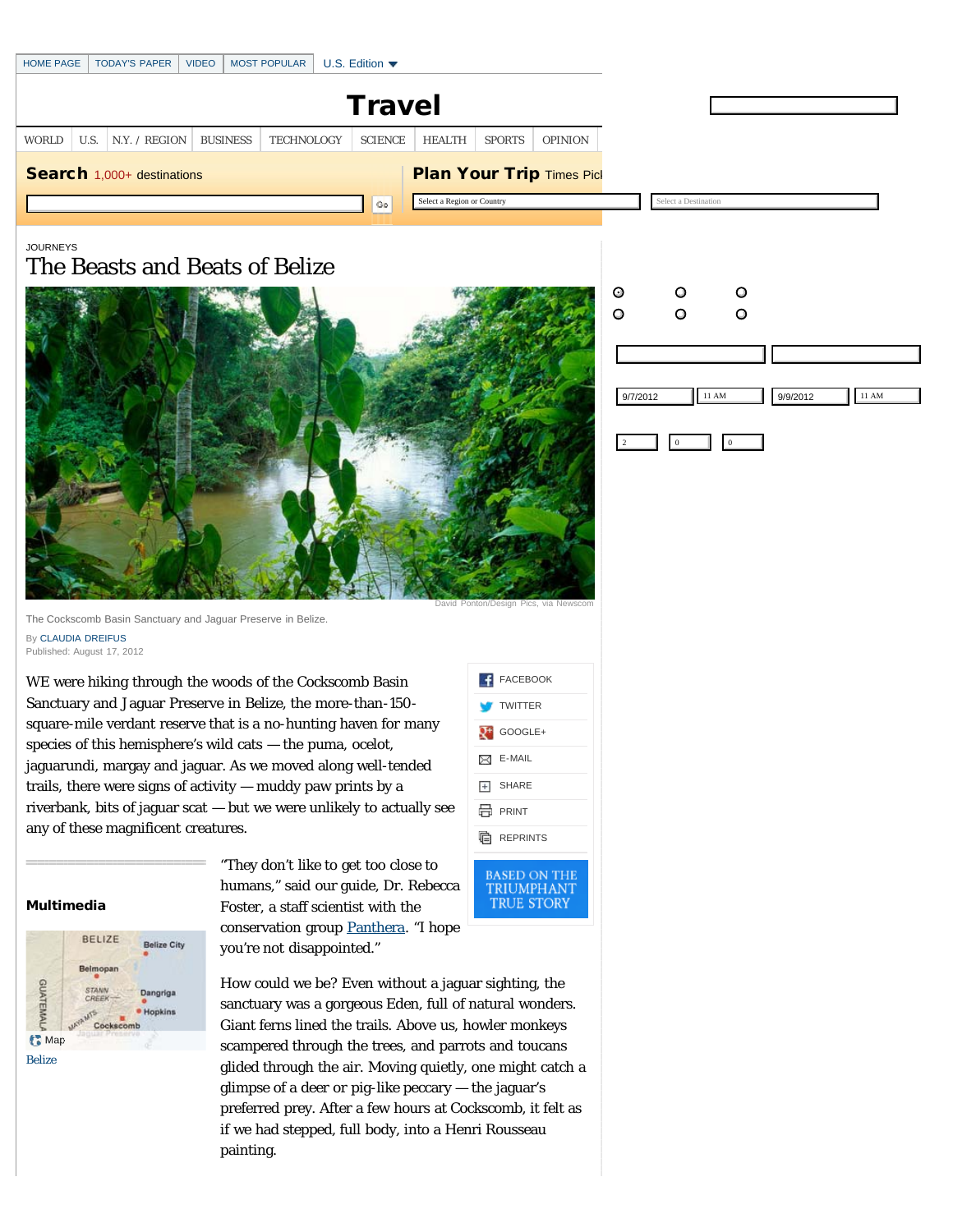

Atlantide Phototravel/Corbis A Garifuna drummer.

**[Enlarge This Image](javascript:pop_me_up2()** 



Greg Johnston/DanitaDelimont.com, via Newscom

A jaguar in the Cockscomb Basin.

**B** [Enlarge This Image](javascript:pop_me_up2()

Hamanasi Resort



The pool at the Hamanasi Resort.

Given this richness of nature and wildlife, it's no surprise that the sanctuary is driving an eco-tourism boom in the Stann Creek District, the south-central coastal area of Belize that it abuts. And Stann Creek's appeal extends beyond the sanctuary. For birders, there are some 300 species roosting in the district's marshes and forests. At the shore, only a few minutes from Cockscomb, are miles of white sand beaches, facing out onto one of the [largest](http://traveltips.usatoday.com/top-ten-largest-coral-reefs-100603.html) [coral reefs](http://traveltips.usatoday.com/top-ten-largest-coral-reefs-100603.html) in the world. A marine reserve district at the reef ensures first-class skin diving. Stann Creek also has a good supply of lodging at all prices and opportunities to interact with the interesting local cultures.

Right outside the entrance to Cockscomb, for instance, in the village of Maya Center, visitors can stay with indigenous families and learn something of their way of life. The town's former mayor, Ernesto Saqui, offers plain though spotless rooms with private bath for 60 Belizean dollars, plus tax (about \$30; the Belizean dollar is approximately two-to-one to the American dollar) a night at his Nu'uk Che'il Cottages. Backpackers can bunk there for 20 Belizean dollars per night. His wife, Aurora Saqui, a traditional Mayan healer, sells homegrown botanicals and gives seminars in herbalism. (Reservations by e-mail at [nuukcheilcottages@yahoo.com.](mailto:nuukcheilcottages@yahoo.com))

Maya Center is also a base for excursions into Cockscomb, though it's possible to stay within the sanctuary itself at extremely basic accommodations that range from 40 to 300 Belizean dollars a night

([belizeaudubon.org/parks/cbws.htm\)](http://belizeaudubon.org/parks/cbws.htm). (Admission to the preserve is 10 dollars, which supports the work of the Belize Audubon Society.)

Ten miles away, the seaside village of Hopkins is home to the [Garifuna,](http://en.wikipedia.org/wiki/Garifuna_people) descendants of indigenous Caribbean people and escaped African slaves who enjoy sharing their vibrant culture with visitors. At the Lebeha Drumming Center on the north side of town, one can hear or take lessons in traditional percussion. To try especially tasty Garifuna cooking, head to Innie's, where a lunch of cassava, mashed fish and plantains comes to about 14 dollars.

Things get far more upscale at Hamanasi Adventure and Dive Resort (877-552-3483; [hamanasi.com\)](http://hamanasi.com/), not far from downtown Hopkins and possibly the greenest of eco-lodges in Belize. The resort has won certification from [Green Globe](http://greenglobe.com/), an international sustainability monitoring service.

How can a hotel provide hard-to-please tourists with the types of high-end amenities they demand and yet stay true to an environmental mission? The answer involves paring down on wasteful extras and emphasizing nature. Though the rooms and grounds have an informal beauty, it's the Belizean countryside that is the resort's true featured attraction. Instead of playing golf and tennis, guests head out and encounter the tropical wilderness. Hamanasi offers a summertime weeklong package that begins at \$1,731 U.S. a person, including three daily meals, air and land transfers from Belize City and five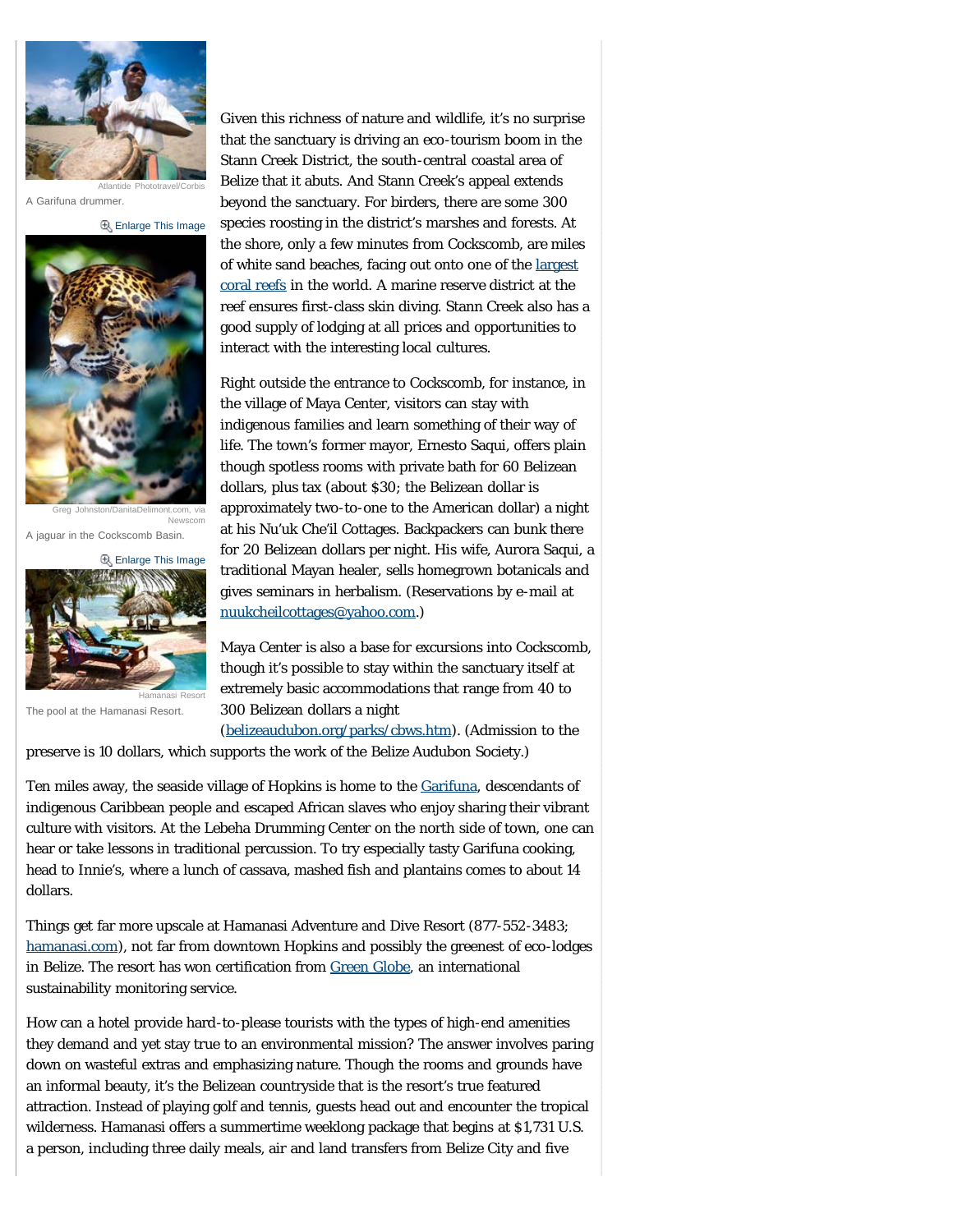guided tours into the woods or water. (The resort's owners said that winter rates are likely to be about \$2,300 U.S. per person.)

On the day my partner and I checked in, an exhausting list of possibilities was posted on the activities board: night walks through Cockscomb, waterfall climbing, rain-forest trekking, snorkeling, scuba, kayaking.

The next day we rose early to meet up with our guide, Hartsdale Drysden, who took us to a remote part of the rain forest near the Guatemalan border, where we hiked around a 3,000-year-old Mayan pyramid. As monkeys screeched in nearby fig trees, Mr. Drysden, a Garifuna raised in a Mayan village, offered rough translations of the hieroglyphics.

On another morning, we went snorkeling. The coral in the area often looked distressed and bleached out — "hurricane damage," our guide, Eric Miranda, explained. Nonetheless, Mr. Miranda, a son of a Garifuna fishing family, led us to spots rich with parrotfish, grouper, barracuda and sea turtles.

Another day, the hotel's ace birder, Pedro Ical, took us to a nearby marsh in search of toucans with multicolored beaks. He knew a place where they regularly roosted. Sadly, they were no-shows that morning, but our consolation prize included snowy egret, blue heron and woodpecker sightings.

Hamanasi finds ways, large and small, to conserve. The hotel's cars and boats have fuelsparing motors. Kitchen leftovers are composted for the garden. Staff members sort through and recycle garbage. Soaps, shampoo and mouthwash are offered from refillable bathroom dispensers rather than plastic bottles.

"We do have air-conditioning," said Dana Krauskopf, a Virginian, who with her husband, David, owns and manages the hotel. "It's not sustainable, though we've developed systems to minimize its use. And we try to incorporate sustainable practices in other ways. For instance, we built the hotel without clear-cutting trees, which keeps the property cooler and attracts wildlife."

Hamanasi is committed to helping guests connect with its surrounding culture. Once a week, after the dinner dishes are cleared, teenagers from the Lebaha Drumming Center arrive to perform traditional Garifuna music — rhythms and chants that are spirited New World reflections of the Africa their ancestors were taken from.

"Come, join our dance," one of the drummers beckoned during the performance we attended. Soon, a doctor from Montana, a banker from North Carolina and a journalist from New York City were all up and moving.

Hopkins has nearly two dozen other hotels with varying prices and sustainability practices. Up the beach from Hamanasi, Jungle Jeanie's (501-533-7047; [junglebythesea.com\)](http://junglebythesea.com/) offers very basic rooms for 50 to 110 Belizean dollars a night. More costly is the Belizean Dreams resort (800-456-7150; [belizeandreams.com\)](http://belizeandreams.com/), where we stayed after our reserved time at Hamanasi ended. For 414 Belizean dollars, we were upgraded to a palace of a two-bedroom suite, with multiple bathrooms and many appliances, not all of which functioned. (The winter-season rate for the same-size suite starts at 1,150 dollars. Though the resort now offers packages similar in price to Hamanasi, drinks, food and tours were all extra.)

In many ways, Belizean Dreams was the anti-Hamanasi. Our suite was pretty, but smelled heavily of chemicals. The property had been clear-cut, paved over and replanted during development. Sprinklers irrigated manicured grounds, while loudspeakers in the public areas blasted Bob Marley, night and day — seemingly aimed at giving disoriented guests some (invented) geographic positioning.